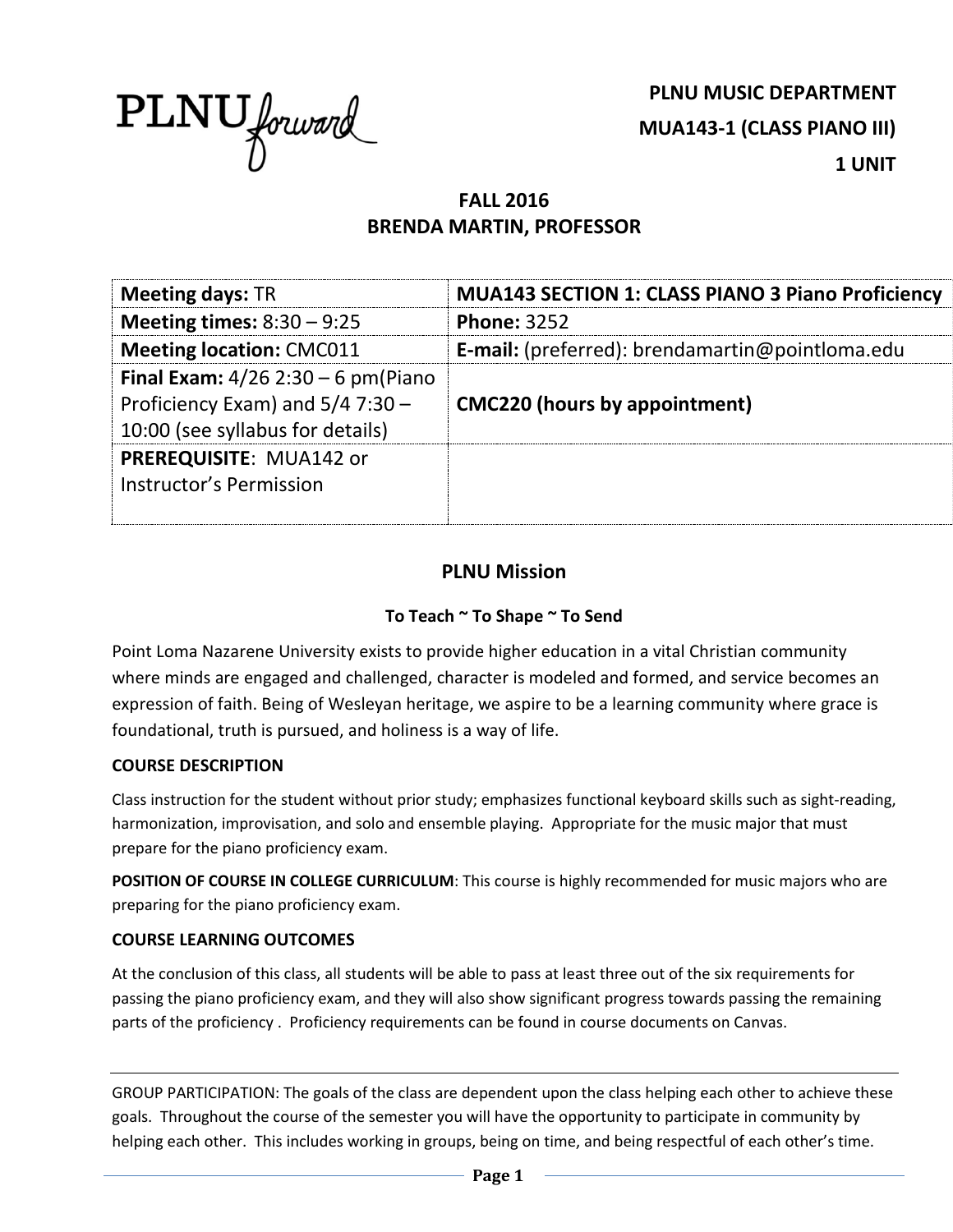On the rare occasion that you might arrive after the class is in session, please show courtesy to your classmates and the professor by slipping in quietly and taking your seat. Please be careful not to disrupt the activity that is going on by interrupting in order to find your place. Rather, try to join in as best you can and wait until there is a break before you ask a question of your neighbor or the professor. Questions are always welcome. If you are struggling with the material, please talk to me after class so we can make an appointment.

## **REQUIRED TEXTS AND RECOMMENDED STUDY RESOURCES**

All course materials will be available on the website: [www.eNovativePiano.com](http://www.enovativepiano.com/) . In lieu of a textbook, you will be required to purchase a subscription that will give you access to the site for the entire semester. Many of the materials on this site are multimedia, but you may wish to print out the "printable" documents and assignments and keep them organized in a notebook. For instructions on how to purchase the required subscription, go to the Canvas website for this class and open the document: eNP Student Information (1).pdf Everyone must be registered for the online text by the next class session. You must purchase access to the online text in order to take the class.

**RECOMMENDED TEXT**: The Nazarene Hymnal

## **COURSE SCHEDULE AND ASSIGNMENTS**

Homework will be assigned through the Canvas website for this class.

OTHER REQUIRED MATERIALS: You must bring a laptop or iPad to class, along with a pair of earbuds for doing in-class work in groups and on your own. All material from the lessons may be printed up and brought to class, you will need access to the website for in-class activities. Other materials, such as the syllabus and any additional handouts or links will be uploaded to "Canvas." Bring a pencil and all course materials to class!

## **ASSESSMENT AND GRADING**

.

METHODS USED IN THE COURSE: Students enrolled in MUA143 will achieve the objectives of the course through multiple methods. Parts of the course will be tailored to the individual. Time will be spent in individual practice, group activities, and in-class performances, including sight reading, harmonization, improvisation, performances of pre-sonatina and Sonatina literature, congregational hymns, and patriotic songs.

CLASS PREPARATION: Students must practice a minimum of four hours per week outside of class in order to prepare. For some, more hours will be needed to achieve their goals. To keep you focused on your goals, you must upload a weekly practice log to Canvas that details your practice hours and what you worked on. This will be due on Thursday of each week.

PRACTICE AND PRACTICE ROOMS: The practice rooms are located in the basement of Cooper (the floor you are on). To check out a key to a practice room, students must report to the main desk on the first floor of Cooper. A student I.D. is required. Students are expected to practice at least 3 hours per week outside of class. It is likely that some students will require more practice than others in order to be adequately prepared for each class. You must keep a regular practice log on eNovative (whenever you practice a piece you must log your practice time). I will check this throughout the semester, and this practice log will determine 5% of your grade.

THE PIANO PROFICIENCY EXAM will be given on Wednesday, April 26 in the afternoon and early evening (times TBA). Sign-up times will be posted on the bulletin board in the main hallway a week or so prior to the exam.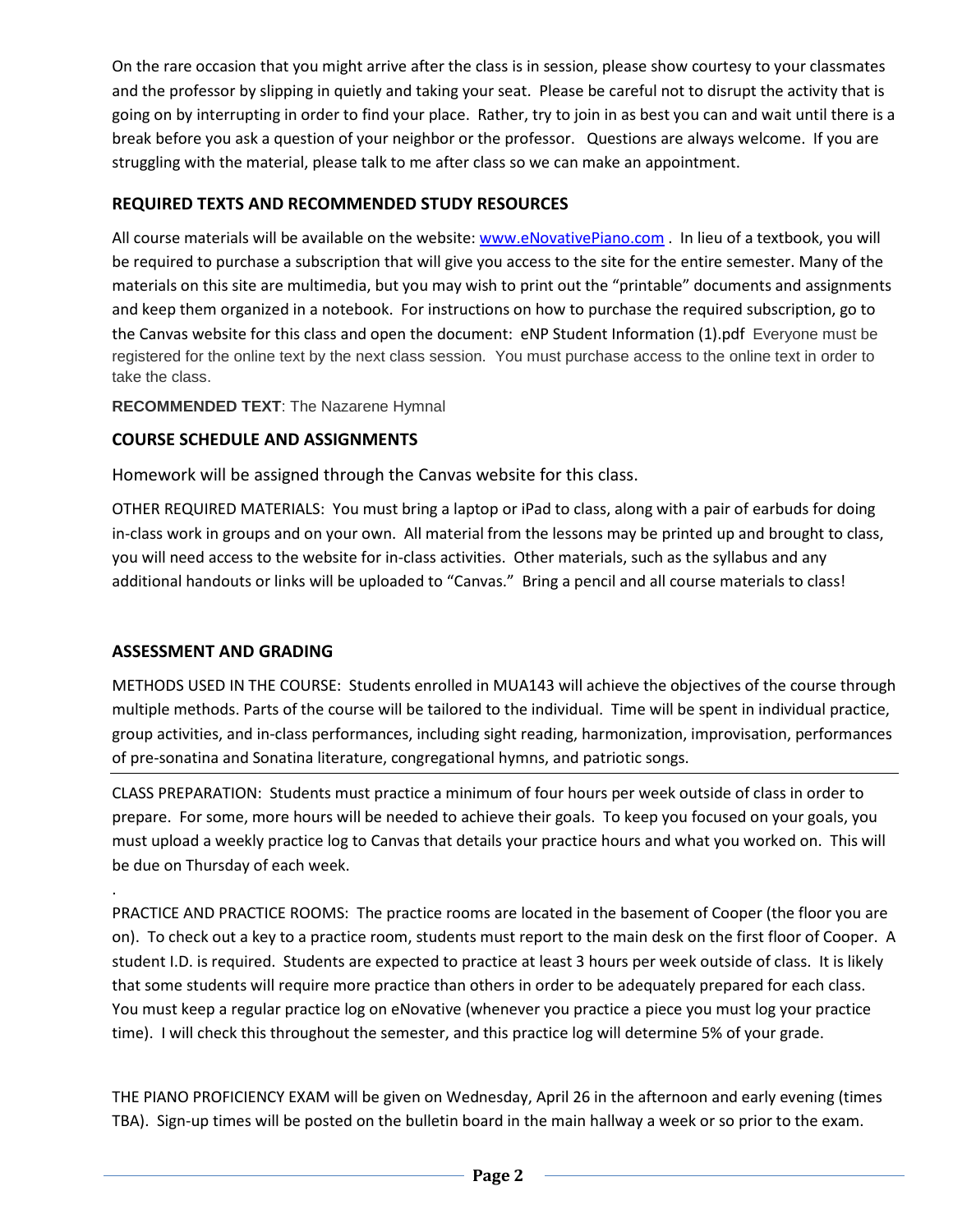*Lead sheets for the exam will be made available at the Piano Proficiency Resource (Canvas) website one week prior to the proficiency exam.* You must print up the lead sheets yourself and bring them to class that afternoon. Note: you may not bring your marked up versions of the lead sheets to the proficiency exam. We will provide the sheets for you at the exam.

ADDITIONAL QUIZZES AND TESTS**:** Students will be required to perform quizzes weekly both in front of the class and for the professor in order to gain confidence in performing and to mark their progress. There will also be several required class performances and testing:

| Tuesday, Feb. 7   | Perform Sonatina for the class            |  |
|-------------------|-------------------------------------------|--|
| Tuesday, Feb. 28  | Perform "My Country" for the class        |  |
| Tuesday, March 21 | Perform Congregational Hymn for the class |  |
| Tuesday, April 13 | Mock Proficiencies with all prepared      |  |
|                   | pieces and sightreading.                  |  |

FINAL EXAM: The final exam will take place Thursday, May 4 from 7:30 – 10:00 A.M. At this time, you will be given an opportunity to improve your grade by replaying and (improving) any portions of the proficiency that you didn't pass. Please keep that date open, as you will be required to take the final if you don't pass all the proficiency. Those who pass all the proficiency are not required to take the final.

#### MAKEUP POLICY:

Quizzes are often given at the beginning of class – do not be late! If you come after the quiz is given you may not be allowed to take the quiz. Quizzes will not be made up; however, the two lowest quiz scores are dropped at the end of the semester. Please save these drops for when you really need them (such as illness, etc.). Tests missed due to illness will be made up if the professor is notified in advance.

#### **\*You must attempt the piano proficiency in order to pass the class.**

| Final grade determined as follows:                                                                          | Grading scale:                                                                                     |                                                                                                |
|-------------------------------------------------------------------------------------------------------------|----------------------------------------------------------------------------------------------------|------------------------------------------------------------------------------------------------|
| Proficiency Exam Grade: 60%<br>Quizzes: 15%<br><b>Tests: 15%</b><br>Attendance and class participation: 10% | $A = 93 - 100$<br>$A = 92 - 90$<br>$B + = 87 - 89$<br>$B = 83 - 86$<br>$B = 80 - 82$<br>$C+=77-79$ | $C = 73 - 76$<br>$C = 70 - 72$<br>$D+ = 67-69$<br>$D = 63 - 66$<br>$D = 60 - 62$<br>$F = 0.59$ |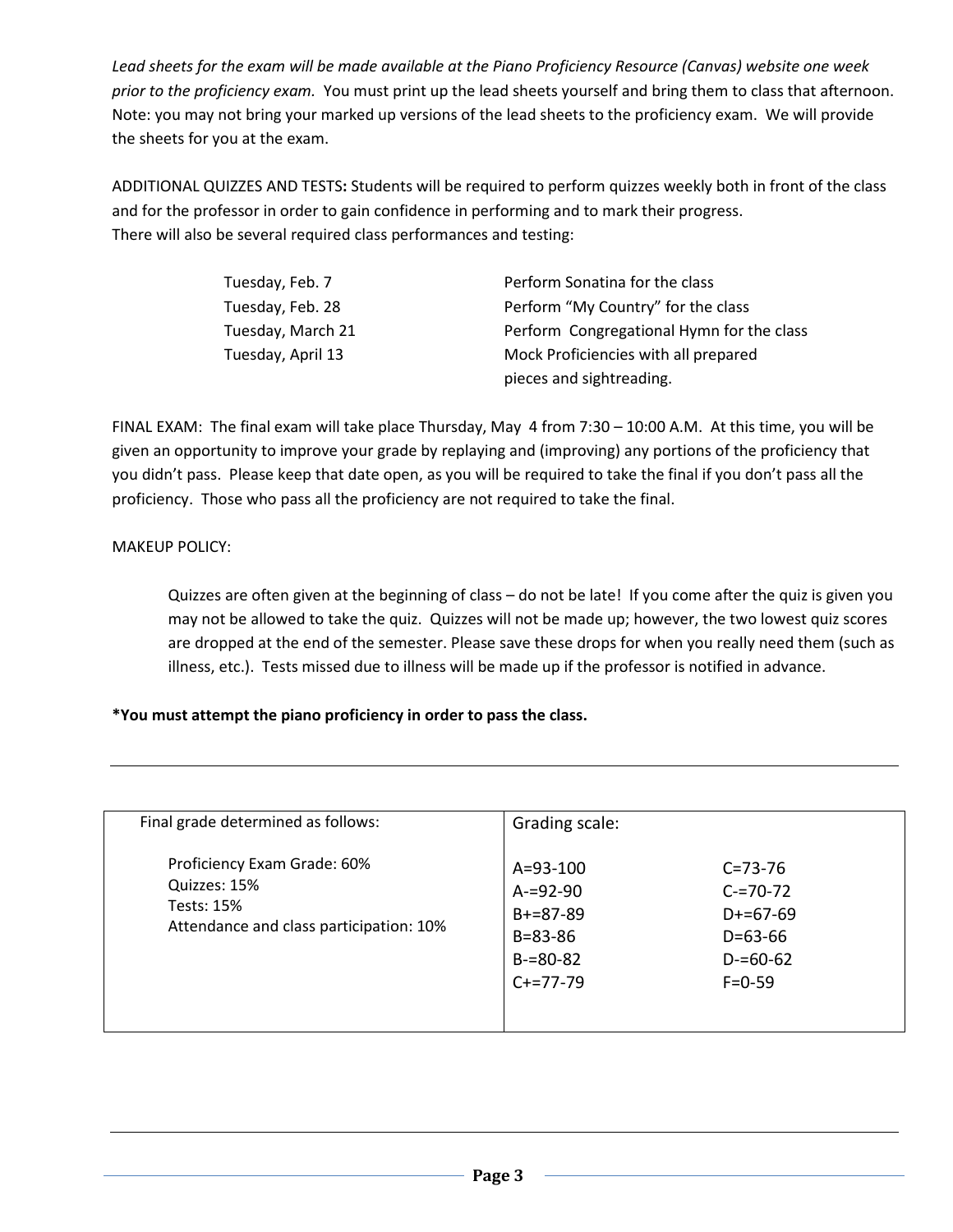All assignments are to be submitted/turned in by the beginning of the class session when they are due—including assignments posted in Canvas. Incompletes will only be assigned in extremely unusual circumstances.

#### **FINAL EXAMINATION POLICY**

Successful completion of this class requires taking the final examination **on its scheduled day**. The final examination schedule is posted on the [Class Schedules](http://www.pointloma.edu/experience/academics/class-schedules) site. No requests for early examinations or alternative days will be approved.

#### **PLNU COPYRIGHT POLICY**

Point Loma Nazarene University, as a non-profit educational institution, is entitled by law to use materials protected by the US Copyright Act for classroom education. Any use of those materials outside the class may violate the law.

### **PLNU ACADEMIC HONESTY POLICY**

Students should demonstrate academic honesty by doing original work and by giving appropriate credit to the ideas of others. Academic dishonesty is the act of presenting information, ideas, and/or concepts as one's own when in reality they are the results of another person's creativity and effort. A faculty member who believes a situation involving academic dishonesty has been detected may assign a failing grade for that assignment or examination, or, depending on the seriousness of the offense, for the course. Faculty should follow and students may appeal using the procedure in the university Catalog. See [Academic Policies](http://catalog.pointloma.edu/content.php?catoid=18&navoid=1278) for definitions of kinds of academic dishonesty and for further policy information.

## **PLNU ACADEMIC ACCOMMODATIONS POLICY**

If you have a diagnosed disability, please contact PLNU's Disability Resource Center (DRC) within the first two weeks of class to demonstrate need and to register for accommodation by phone at 619-849- 2486 or by e-mail at [DRC@pointloma.edu.](mailto:DRC@pointloma.edu) See [Disability Resource Center](http://www.pointloma.edu/experience/offices/administrative-offices/academic-advising-office/disability-resource-center) for additional information.

#### **PLNU ATTENDANCE AND PARTICIPATION POLICY**

Regular and punctual attendance at all classes is considered essential to optimum academic achievement. If the student is absent from more than 10 percent of class meetings, the faculty member can file a written report which may result in de-enrollment. If the absences exceed 20 percent, the student may be de-enrolled without notice until the university drop date or, after that date, receive the appropriate grade for their work and participation. See **Academic Policies** in the Undergraduate Academic Catalog.

**FERPA POLICY**: In compliance with federal law, neither PLNU student ID nor social security number should be used in publically posted grades or returned sets of assignments without student written permission. This class will meet the federal requirements by (each faculty member choose one strategy to